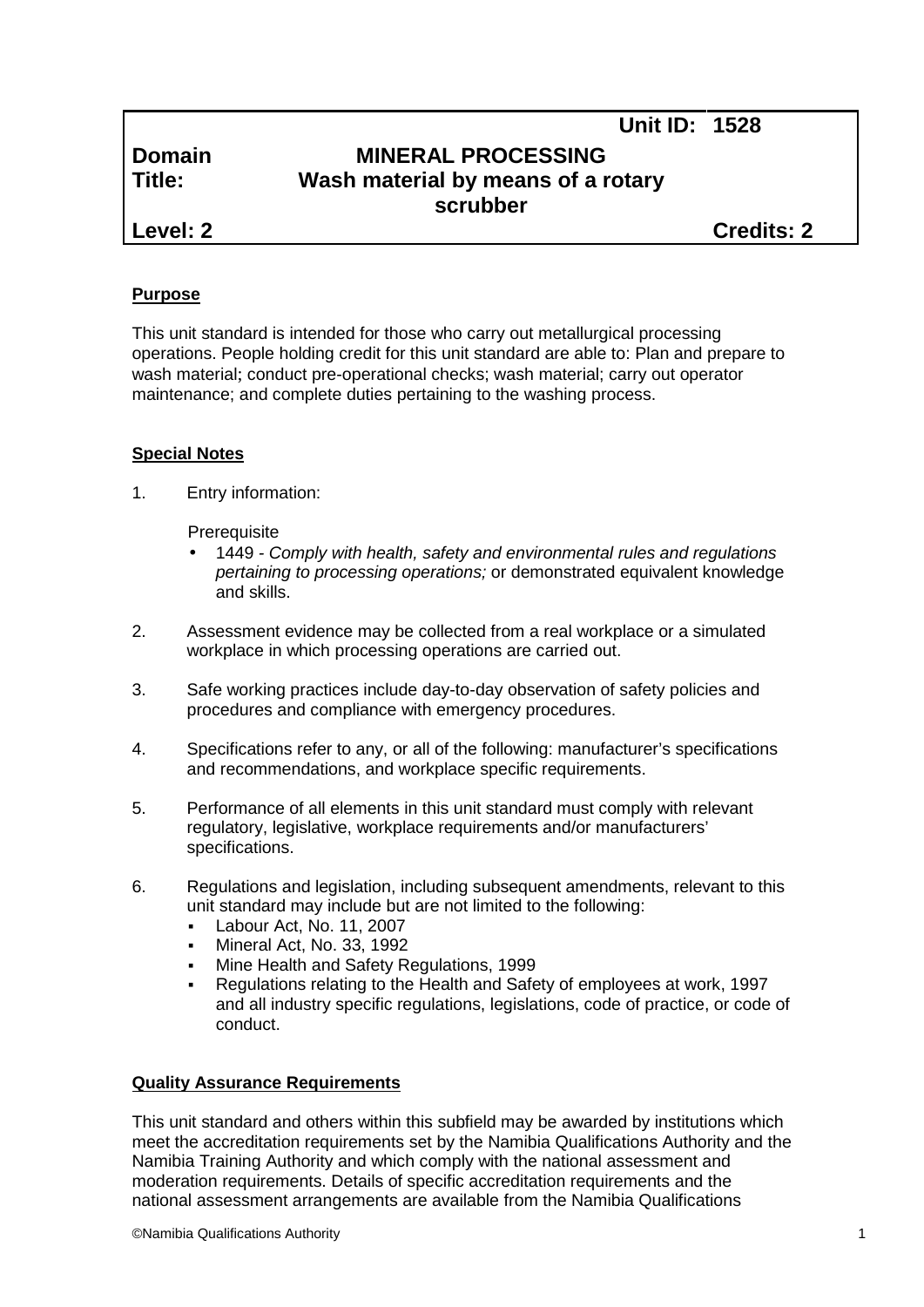Authority and the Namibia Training Authority. All approved unit standards, qualifications and national assessment arrangements are available on the Namibia Training Authority website www.nta.com.na.

## **Elements and Performance Criteria**

## **Element 1: Plan and prepare to wash material**

### **Performance Criteria**

- 1.1 Work instructions, including plans, specifications, quality requirements and operational details are obtained, explained, clarified and applied to the allocated task.
- 1.2 Safety and security requirements, including personal protective clothing and equipment are obtained from the site safety plan, workplace policies and procedures, explained, and applied to the allocated task.
- 1.3 Equipment, tools, fuel, lubricants, attachments and accessories selected to carry out tasks are checked for consistency with the requirements of the job, their usability and any faults rectified or reported prior to commencement of work.
- 1.4 Environmental protection requirements are identified from the project environmental management plan and applied to the allocated task.
- 1.5 Work area is inspected and prepared according to workplace procedures.

### **Element 2: Conduct pre-operational checks**

### **Performance Criteria**

- 2.1 Workplace hazards and associated risks are identified, minimised or eliminated according to workplace procedures and legislative requirements.
- 2.2 The rotary scrubber equipment is examined and substandard conditions are reported to appropriate personnel according to workplace procedures.

### **Element 3: Wash material**

#### **Performance Criteria**

- 3.1 Workplace hazards and associated risks are identified, minimised or eliminated according to workplace procedures and legislative requirements.
- 3.2 The feed is started and performance monitored according to manufacturer's specifications and workplace procedures.
- 3.3 The safe and optimum production is ensured through effective communication according to workplace procedures.
- 3.4 If necessary, corrective and/or reporting actions are taken according to workplace procedures.